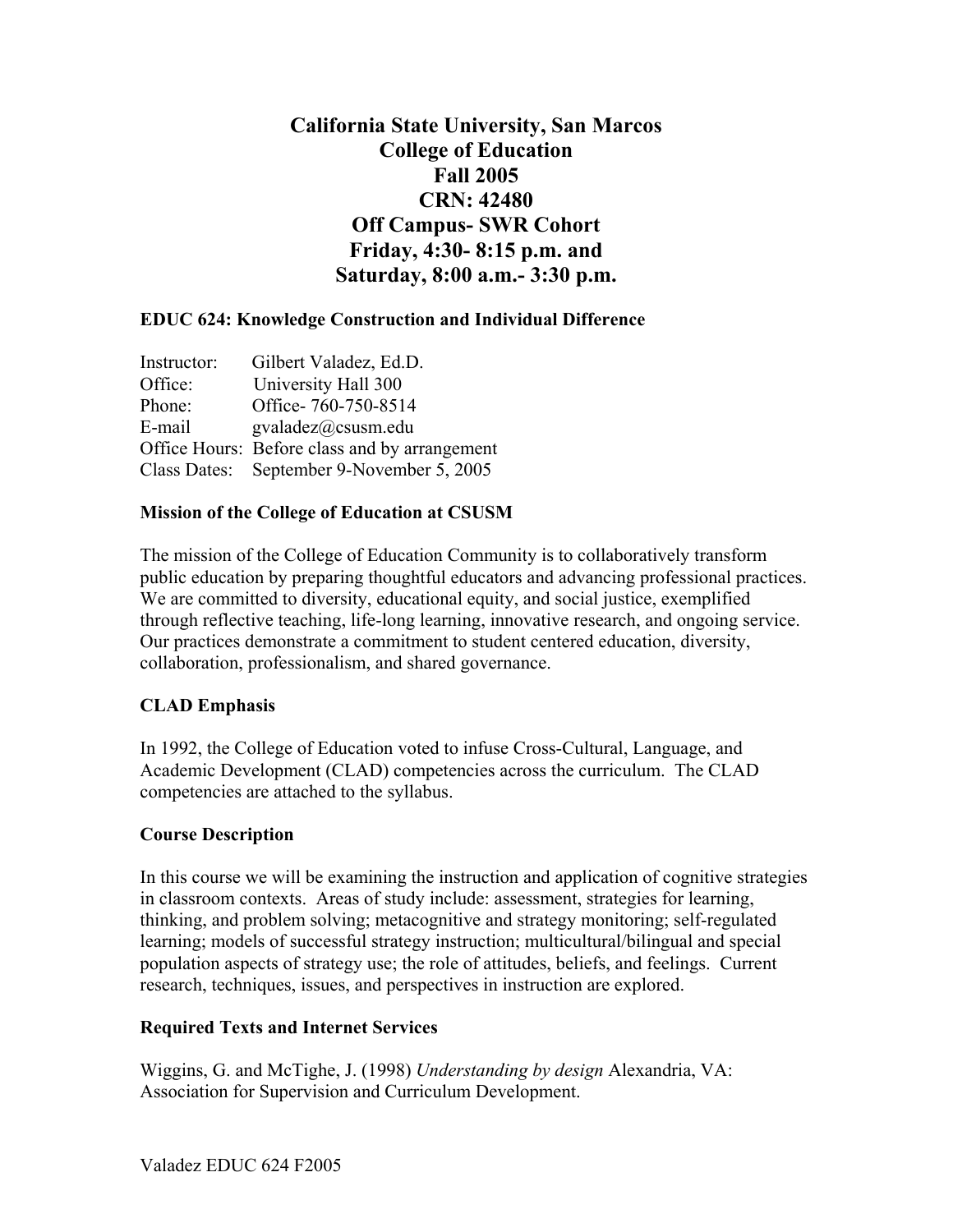Wiggins, G. (1998) *Educative assessment* : Designing assessment to inform and improve student performance San Francisco: Jossey-Bass.

Register to **TaskStream** at www.taskstream.com by **September 15, 2005**

| <b>Date</b> | Topic and presentation assignments                                                                                                                                                                                                             | Presenter(s)                              |
|-------------|------------------------------------------------------------------------------------------------------------------------------------------------------------------------------------------------------------------------------------------------|-------------------------------------------|
| 09/09/05    | <b>Introduction:</b> Course outline. Group Discussion-What is<br>Scholarship?                                                                                                                                                                  | Dr. Valadez                               |
| 09/10/05    | Group process: Wiggins' and McTighe, Understanding by<br>Design. Theoretical Framework for embedded assessments.<br>Read Chapters 1-4 of text.                                                                                                 | Dr. Valadez                               |
| 09/10/05    | <b>Group process:</b> TaskStream workshop. For this workshop<br>please bring a disk or CD with an artifact or paper from your<br>EDUC 602 class. We will be using computers and practicing<br>how to use TaskStream during this class session. | Dr. Valadez                               |
| 09/30/05    | Chapters one and two discussion: Educative assessment: A<br>vision and ensuring authentic performance. Please bring<br>your essential questions and understandings to class for<br>review and discussion.                                      | Group 1 and<br>Dr. Valadez                |
| 10/01/05    | <b>Chapter four discussion: Promoting Student Understanding</b>                                                                                                                                                                                | Group 2 and<br>Dr. Valadez                |
| 10/01/05    | Chapter five discussion: Standards and criteria. Continued<br>work on essential questions and understanding.                                                                                                                                   | Group 3 and<br>Dr. Valadez                |
| 10/21/05    | Chapter nine discussion: Curriculum and instruction. Dr.<br>Valadez discussion: "The futility of trying to teach<br>everything of importance" by Grant Wiggins.                                                                                | Group 4 and<br>Dr. Valadez                |
| 10/22/05    | <b>Chapter ten discussion</b> Grading and reporting                                                                                                                                                                                            | Group 5                                   |
| 10/22/05    | Work groups: Use this time to work on your backward<br>design unit. Please bring a rough draft of your unit to class to<br>work with groups and the instructor.                                                                                | <b>Entire Class</b><br>and Dr.<br>Valadez |
| 11/04/05    | <b>Chapter eleven discussion: Teaching and Accountability</b>                                                                                                                                                                                  | Group 6                                   |

# **Tentative Class Outline**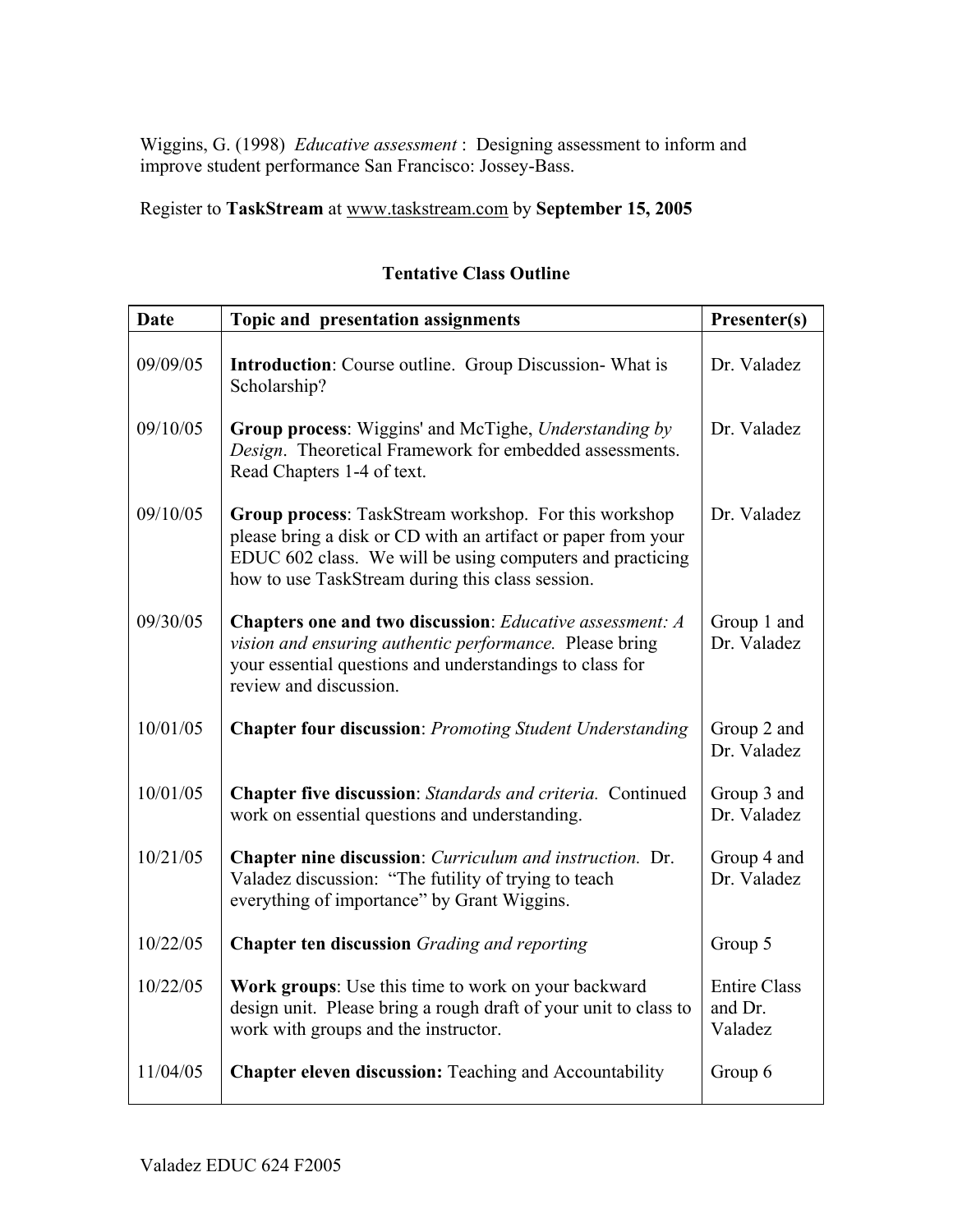| 11/05/05 | Chapter twelve discussion: Feasibility: Real and Imagined                                                                                                                                                                  |                      | Group 7                                   |
|----------|----------------------------------------------------------------------------------------------------------------------------------------------------------------------------------------------------------------------------|----------------------|-------------------------------------------|
| 11/05/05 | Group presentations: Backward Design Units and Closure<br>Event                                                                                                                                                            |                      | <b>Entire Class</b><br>and Dr.<br>Valadez |
|          | Note: Those students who are not facilitating the discussion<br>are required to read the topic chapter(s) before class. This is<br>important as discussion will be richer when everyone has<br>read the required material. |                      |                                           |
|          | Below are the due dates for submissions to TaskStream:                                                                                                                                                                     |                      |                                           |
|          | <b>Due Date</b>                                                                                                                                                                                                            | <b>Course number</b> |                                           |
|          | October 18, 2005                                                                                                                                                                                                           | <b>EDUC 602</b>      |                                           |
|          | November 1, 2005                                                                                                                                                                                                           | <b>EDUC 604</b>      |                                           |
|          | November 15, 2005                                                                                                                                                                                                          | <b>EDUC 620</b>      |                                           |
|          | November 29, 2005                                                                                                                                                                                                          | <b>EDUC 622</b>      |                                           |
|          |                                                                                                                                                                                                                            |                      |                                           |
|          |                                                                                                                                                                                                                            |                      |                                           |
|          |                                                                                                                                                                                                                            |                      |                                           |
|          |                                                                                                                                                                                                                            |                      |                                           |
|          |                                                                                                                                                                                                                            |                      |                                           |

# **Assignments:**

**Group Discussion**: See Appendix B. **Due Date**: See class schedule

**Discussion Reflection**: See Appendix C **Due Date**: November 5, 2005 for groups 1, 2, 3, 4 and 5. November 12, 2005 for groups 6 and 7.

**TaskStream Portfolio**: See Appendix C **Due Date**: See class schedule or Appendix C

**Backward Design Unit**: See Appendix C **Due Date**: November 5, 2005.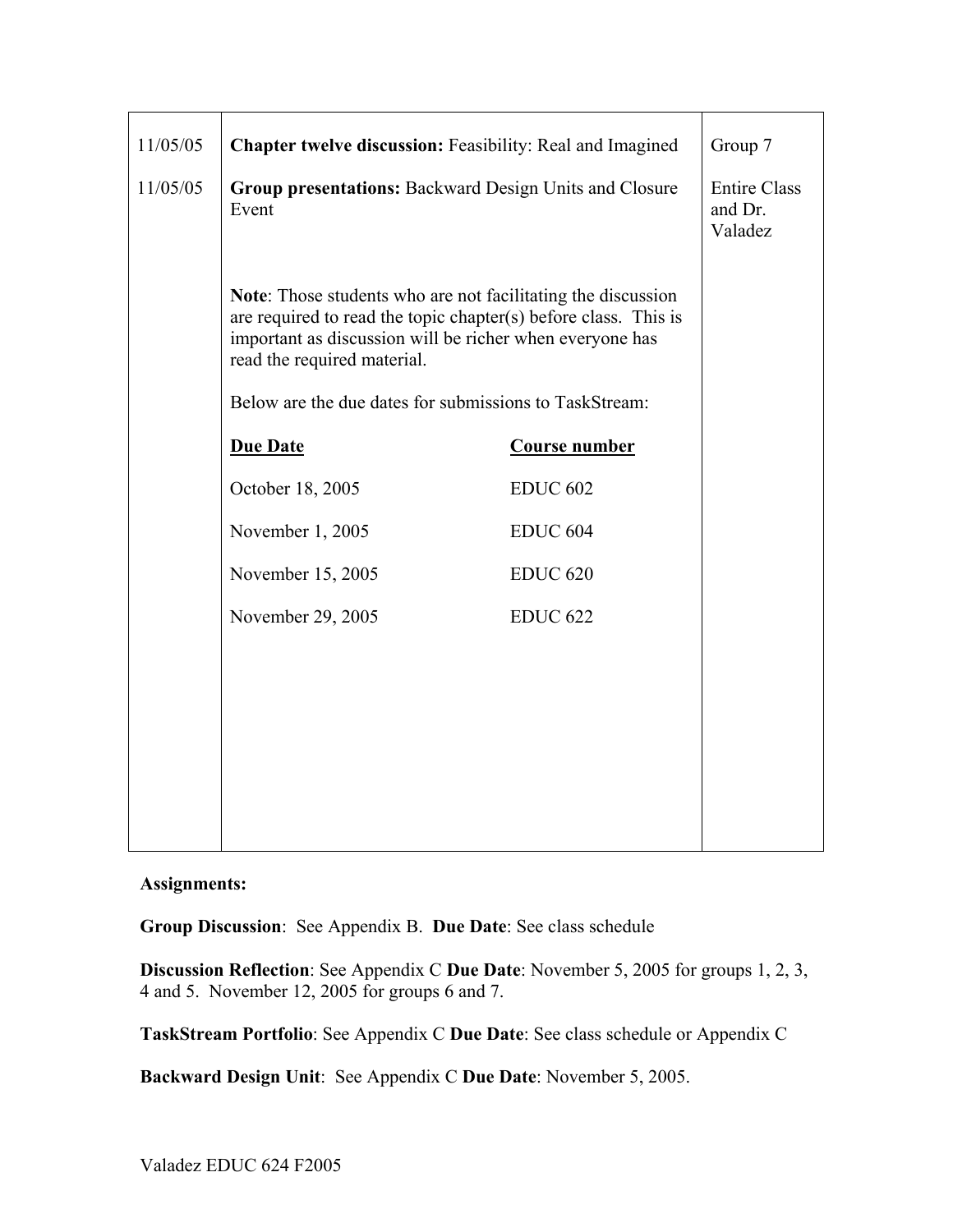#### **Grading Table**

| <b>Assignment</b>            | <b>Percentage Points</b> |
|------------------------------|--------------------------|
| Group Discussion             | 25                       |
| <b>Discussion Reflection</b> |                          |
| TaskStream Portfolio         | 25                       |
| Backward Design Unit         | 20                       |
| Participation                | 20                       |
| <b>Total</b>                 | 100                      |

#### **Grading Scale**

**A**= 100-93, **A-**= 90-92, **B**= 83-89, **B-** 80-82, **C**= 72-79

#### **College of Education Attendance Policy**

Due to the dynamic and interactive nature of courses in the College of Education, all students are expected to attend all classes and participate actively. At a minimum, students must attend more than 80% of class time, or s/he **may not receive a passing grade** for the course at the discretion of the instructor. Individual instructors may adopt more stringent attendance requirements. Should the student have extenuating circumstances, s/he should contact the instructor as soon as possible

#### **Make Up Policy**

It is the policy of this class that students will make up for any time missed during the semester. Should you miss a class session you will be required to make up the time by completing an assignment. Usually the assignment is a written reflection about a chapter from one of the texts. However, you can negotiate with the professor to complete a different assignment.

#### **Addendum:**

- **A**: CLAD alignment document
- **B**. Group Presentation Guidelines
- **C**. Project Descriptions:

Presentation Reflection, TaskStream Portfolio, and Backward Design Unit Plan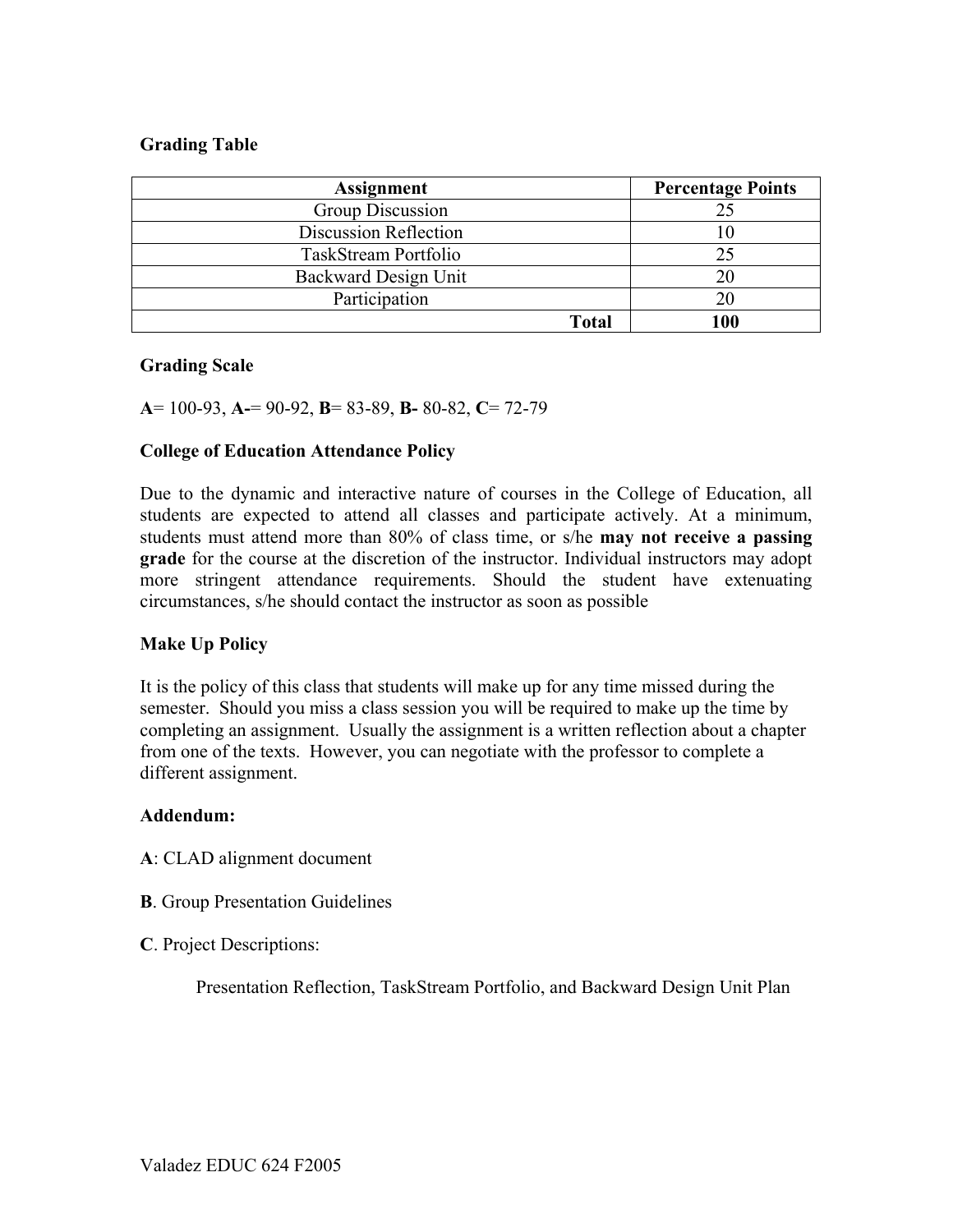# **Appendix A Clad Competencies**

| <b>TEST 1: LANGUAGE</b>               | <b>TEST 2: METHODOLOGY</b>                               | TEST 3:                                                                                  |
|---------------------------------------|----------------------------------------------------------|------------------------------------------------------------------------------------------|
| <b>STRUCTURE</b>                      | OF BILINGUAL, ENGLISH                                    | <b>CULTURE</b>                                                                           |
| <b>AND</b>                            | LANGUAGE DEVELOPMENT,                                    | <b>AND</b>                                                                               |
| <b>FIRST-AND SECOND-</b>              | <b>AND</b>                                               | <b>CULTURAL DIVERSITY</b>                                                                |
| <b>LANGUAGE DEVELOPMENT</b>           | <b>CONTENT INSTRUCTION</b>                               |                                                                                          |
| I. Language Structure and Use:        | I. Theories and Methods of                               | I. The Nature of Culture                                                                 |
| <b>Universals and Differences</b>     | <b>Bilingual Education</b>                               |                                                                                          |
| (including the structure of           |                                                          |                                                                                          |
| English)                              |                                                          |                                                                                          |
| A. The sound systems of language      | A. Foundations                                           | A. Definitions of culture                                                                |
| (phonology)                           |                                                          |                                                                                          |
| <b>B.</b> Word formation (morphology) | <b>B.</b> Organizational models: What<br>works for whom? | <b>B.</b> Perceptions of culture                                                         |
| C. Syntax                             | C. Instructional strategies                              | C. Intragroup differences (e.g.,<br>ethnicity, race, generations,<br>and micro-cultures) |
| <b>D.</b> Word meaning (semantics)    | <b>II. Theories and Methods for</b>                      | D. Physical geography and its                                                            |
|                                       | <b>Instruction In and Through</b>                        | effects on culture                                                                       |
|                                       | <b>English</b>                                           |                                                                                          |
|                                       | A. Teacher delivery for both                             |                                                                                          |
| E. Language in context                | English language development                             | E. Cultural congruence                                                                   |
|                                       | and content instruction                                  |                                                                                          |
| F. Written discourse                  | <b>B.</b> Approaches with a focus on                     | <b>II. Manifestations of Culture:</b>                                                    |
|                                       | English language development                             | <b>Learning About Students</b>                                                           |
| G. Oral discourse                     | C. Approaches with a focus on                            | A. What teachers should learn                                                            |
|                                       | content area instruction (specially                      | about their students                                                                     |
|                                       | designed academic instruction                            |                                                                                          |
|                                       | delivered in English)                                    |                                                                                          |
| H. Nonverbal communication            | <b>D.</b> Working with paraprofessionals                 | <b>B.</b> How teachers can learn about                                                   |
|                                       |                                                          | their students                                                                           |
| II. Theories and Factors in First-    | <b>III.</b> Language and Content Area                    | C. How teachers can use what                                                             |
| and Second-Language                   | <b>Assessment</b>                                        | they learn about their students                                                          |
| Development                           |                                                          | (culturally responsive                                                                   |
|                                       |                                                          | pedagogy)                                                                                |
| A. Historical and current theories    |                                                          |                                                                                          |
| and models of language analysis       | A. Purpose                                               | <b>III. Cultural Contact</b>                                                             |
| that have implications for            |                                                          |                                                                                          |
| second-language development           |                                                          |                                                                                          |
| and pedagogy                          |                                                          |                                                                                          |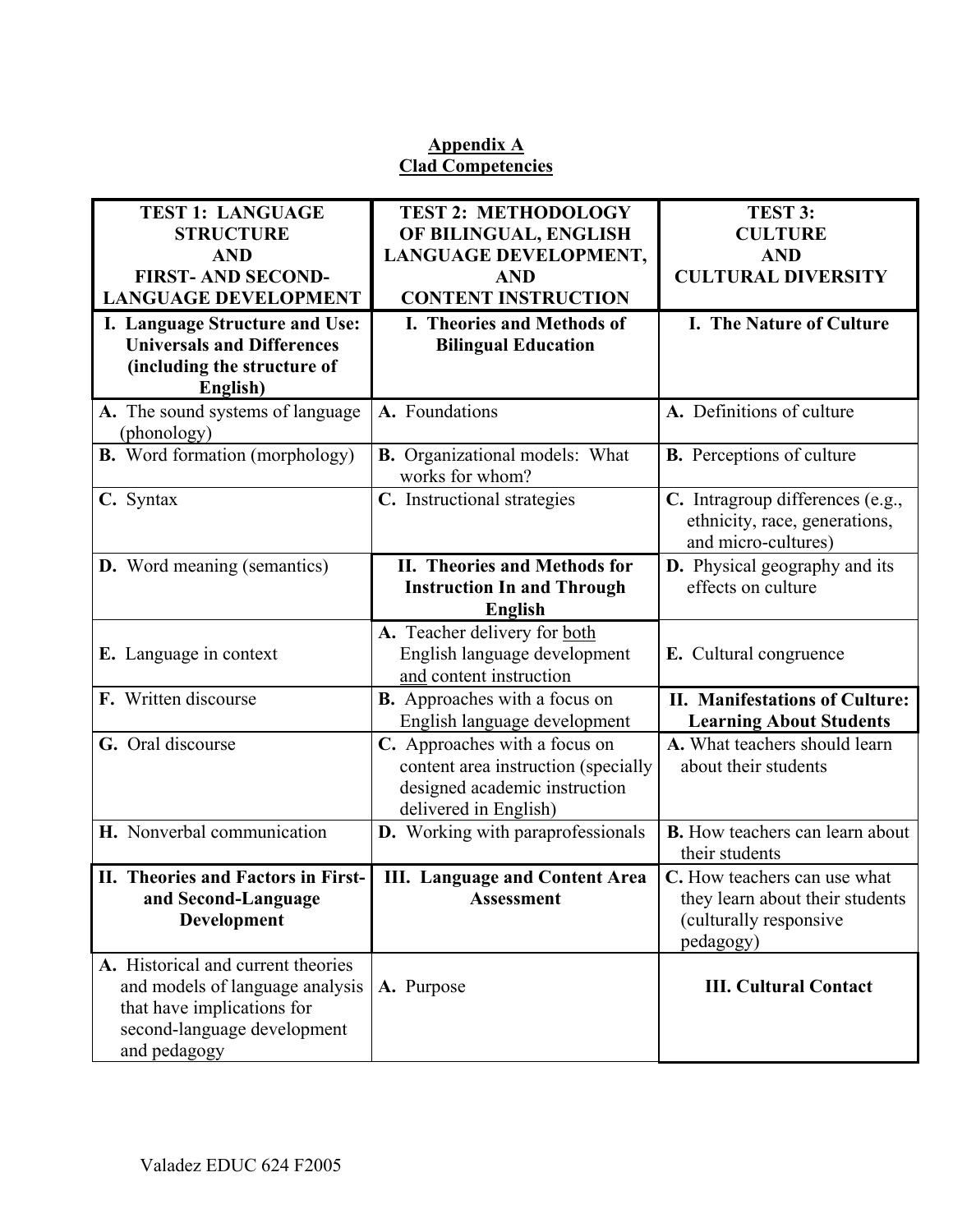| <b>B.</b> Psychological factors affecting<br>first- and second-language | <b>B.</b> Methods                   | A. Concepts of cultural contact         |
|-------------------------------------------------------------------------|-------------------------------------|-----------------------------------------|
| development                                                             |                                     |                                         |
| C. Socio-cultural factors affecting                                     | C. State mandates                   | <b>B.</b> Stages of individual cultural |
| first- and second-language                                              |                                     | contact                                 |
| development                                                             |                                     |                                         |
| <b>D.</b> Pedagogical factors affecting                                 | <b>D.</b> Limitations of assessment | C. The dynamics of prejudice            |
| first- and second-language                                              |                                     |                                         |
| development                                                             |                                     |                                         |
| <b>E.</b> Political factors affecting first-                            | E. Technical concepts               | <b>D.</b> Strategies for conflict       |
| and second-language                                                     |                                     | resolution                              |
| development                                                             |                                     |                                         |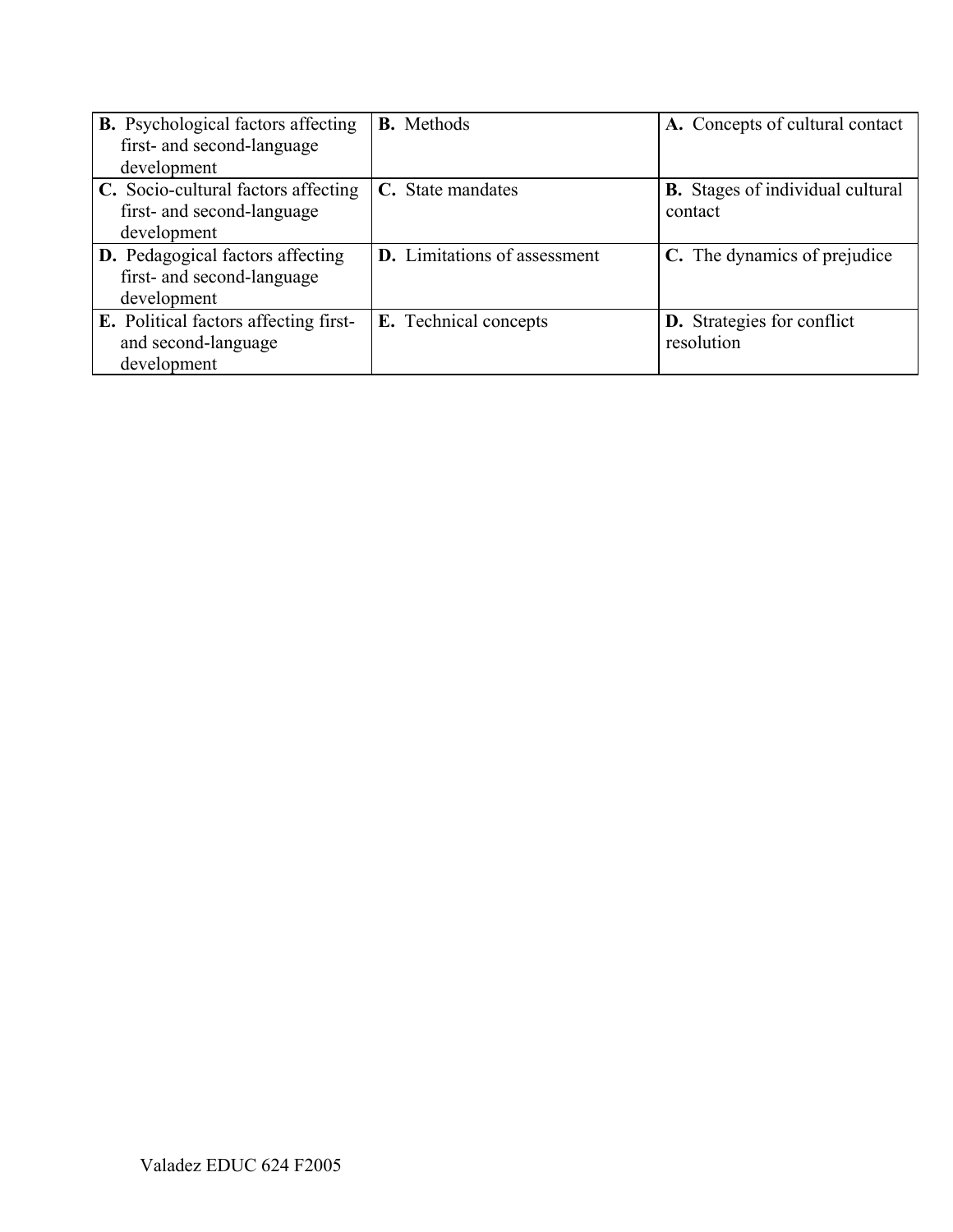#### **Appendix B Group Discussion Guidelines**

Each student in this course will be assigned a discussion group that will teach for a minimum of two hours for one class session. Discussion groups will present a chapter from the Wiggins text, *Educative assessment: Designing assessment to inform and improve student performanc*e as indicated in the course syllabus. Discussion groups will be composed of two to three students. The responsibilities of the discussion group are as follows:

- A. Read and iscuss the content of the assigned chapter.
- B. Provide the professor with an outline of discussion topics detailing the key discussion points for the class session, time frames, and evaluation processes.
- C. Compile a written report of the discussion highlighting key points and new understandings.

The sequence of the discussion group process will be as follows:

- A. On the first night of class you will be assigned a workgroup. During the first class session you are to meet as a group to discuss your work sessions. Work sessions will occur outside of class.
- B. During your work session discuss key points and concepts your group wish to cover. Collaborate on the roles of each group member.
- C. Develop a tentative outline for the discussion. Create a schedule of events; interactive activities are highly suggested. Please note, simplicity works well in discussions and you need not overwhelm yourself or your audience with too many distracting activities that might limit participants from contributing to the discussion. When you have finished creating your outline type it and give the outline to the instructor a week prior your scheduled discussion group.
- D. The professor will evaluate your outline the week prior to your discussion group. At that time, the instructor will provide more feedback and/or suggestions for improving the outline, etc. Once the instructor has reviewed the tentative outline type out a final outline that you will submit in your final report.
- E. Conduct the discussion group on your scheduled date.
- F. The week after your discussion group submit your final report. The questions and form of your report is outlined in Appendix C.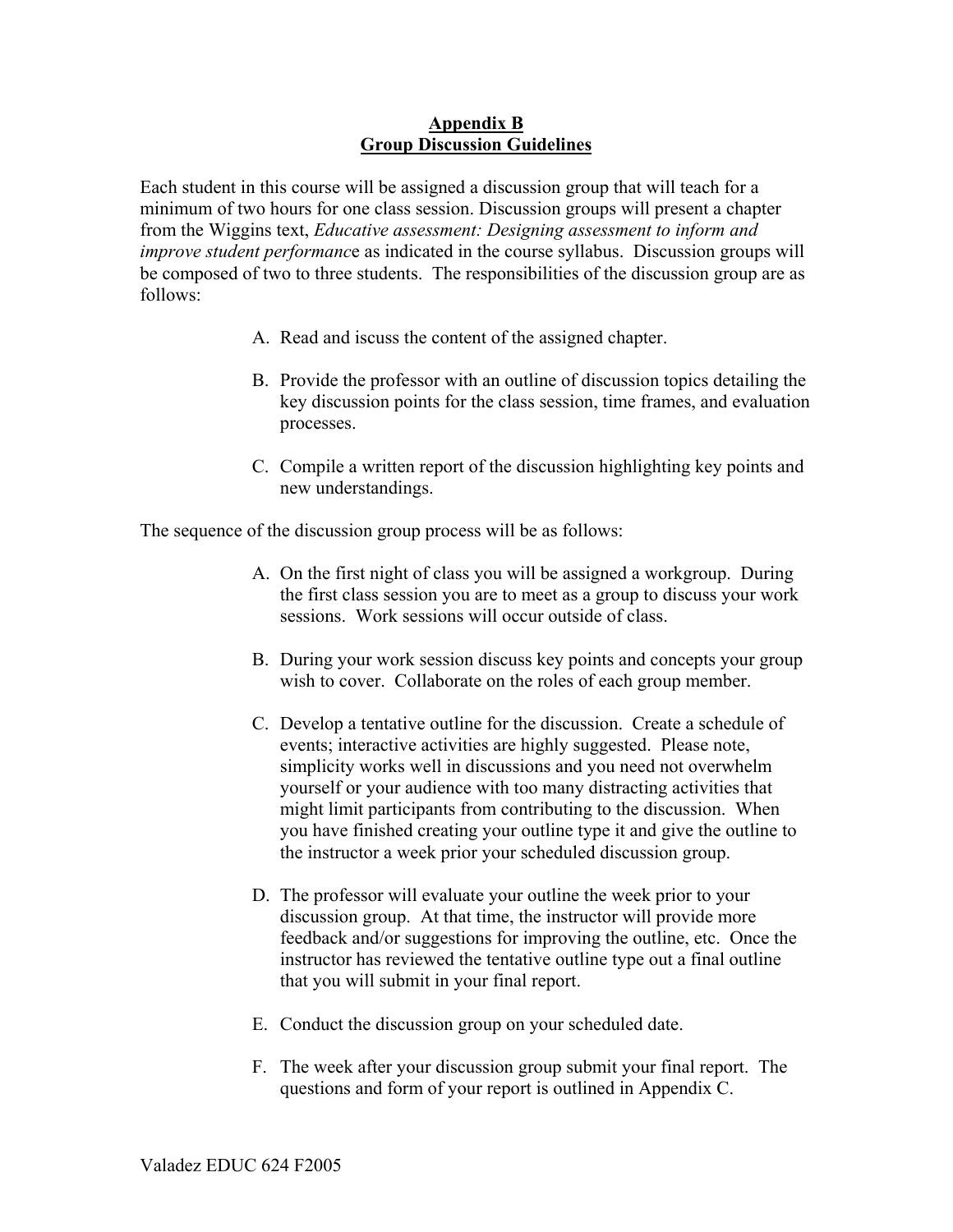# **Appendix C Project Descriptions**

The following is the description of course projects for this course.

# **One: Group Discussion Report**

You are to provide an in-depth report about your class discussion. The report is a group report in that you will submit a single document for one discussion group. You will need to answer the following questions in a typed report.:

- A. How did the discussion go overall? What are the major themes and new understandings?
- B. Did this discussion address the course goals and did your discussion address the key elements outlined by your group? If not, why didn't the discussion address what you had planned?
- C. How did you assess student understanding? Give concrete examples.
- D. What might you change if you were to present this material again?

In addition to the answers to the questions listed previously, attach your permanent outline created by your discussion group prior to the class discussion.

# **Two: Backward Design Unit Plan**

This project will require you to rewrite a unit you currently teach or plan to teach using Wiggins' Backward Design methods. You will first need to decide which unit you would like to rework. We will be sharing our units in class and we will work on rewriting our units collaboratively. The format for writing our units will be taken directly from the Wiggins' text *Understanding by Design*. You will be instructed on the methodology during class time. You will also have your text as a guide in creating a backwards design unit plan. At the end of the semester you will submit a copy of the rewritten unit.

# **Three: TaskStream Portifolio**

In this project you will log on and register to TaskStream (www.taskstream.com). You will have to be registered on TaskStream by **September 15, 2005**. Late entries will affect the grade by a point a day until you are registered. Once you have registered with TaskStream we learn together how to make entries into your electronic portfolio during a scheduled class session. After the session you will work on your portfolio at home.

To complete the TaskStream portfolio you will make entries for each of the classes you have taken so far in the Teaching, Learning and Leadership master's program. You will see that there are present in the grid all five of the standards for the National Board